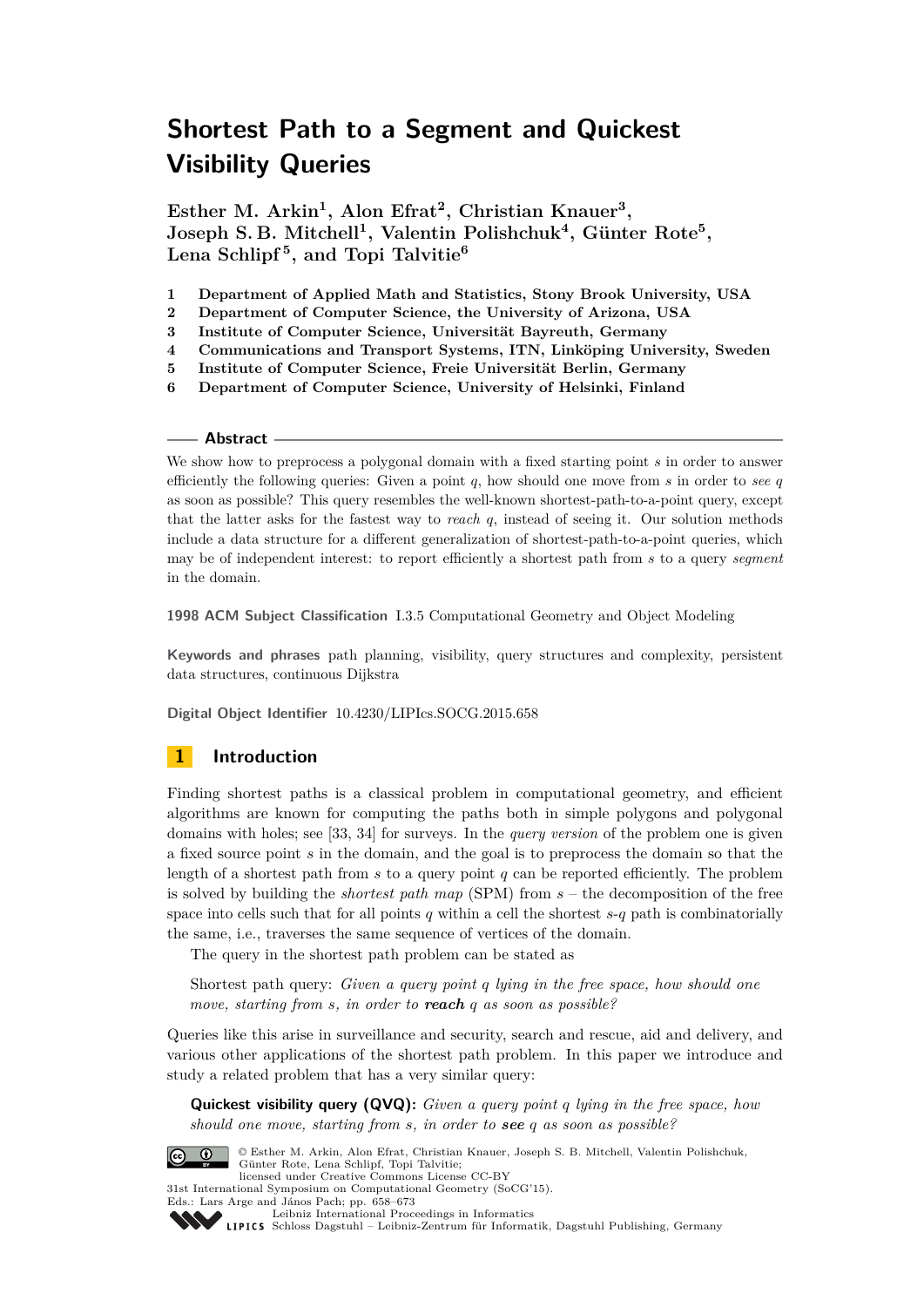Such a query may be natural in applications in which it is important to see (or become seen by) the query point – for inspection purposes, for coming within a shooting range, for establishing communication, etc. In contrast with shortest path queries, such quickest visibility queries have not been studied before, with the single exception of [\[28\]](#page-14-2) where the problem was considered in simple polygons (in Section [5](#page-11-0) we give improved results for this important special case).

The other variant of the shortest path query problem, which we consider in this paper, deals with *segments* instead of points as query objects:

**Shortest path to a segment query (SPSQ):** *Given a query segment ab lying in the free space, how should one move, starting from s, in order to reach ab as soon as possible?*

To our knowledge such queries have not been studied before. We show that in nearly-quadratic time a nearly-quadratic-size data structure can be built to answer SPSQ in polylogarithmic time (logarithmic-time query can be achieved with nearly-cubic preprocessing time and space). We apply SPSQ as a subroutine in an algorithm for QVQ: given the query point *q* in an instance of QVQ, build the visibility polygon of *q* and use SPSQ for each "window" (edge running through the free space) of the polygon to choose the best window through which *q* can be seen.

# <span id="page-1-0"></span>**1.1 Notation**

Let *D* denote the given polygonal domain; let *n, h* be the number of vertices and holes of *D*, respectively. Assume that no two vertices of *D* have the same *x*- or *y*-coordinate. Two points  $p, q \in D$  *see* each other if the segment  $pq$  fully belongs to the domain (we consider *D* as a closed set, so that *pq* may go through a vertex of *D* or otherwise overlap with the boundary of the domain). Let  $E$  be the size of the *visibility graph* of  $D$  – the graph on vertices of *D* with edges between pairs of mutually visible vertices (i.e., pairs of vertices that can be connected with a single link). We also introduce an additional definition related to "3-link visibility" between vertices of *D*: let <sup>Π</sup> be the number of pairs of vertices that can be connected by a right-turning 3-link path that makes 90*<sup>o</sup>* turns at both of its bends (refer to Fig. [3\)](#page-6-0).

Let P, S, Q denote the preprocessing time, size of the built data structure and query time, respectively, for an algorithm for answering quickest visibility queries (QVQ) in *D*. The query point will be generally denoted by *q*. Let *V* (*q*) denote the *visibility polygon* of *q* (the set of points seen by *q*); let *K* denote the complexity (the number of sides) of  $V(q)$ . We use  $P_v$ ,  $S_v$ ,  $Q_v$  to denote the preprocessing time, size of the structure and query time for an algorithm for the problem of building  $V(q)$ . Finally, we denote by  $P_s$ ,  $S_s$ ,  $Q_s$  the corresponding parameters of an algorithm for SPSQ – the problem of reporting length of the shortest path to a query segment lying in *D*.

Slightly abusing the terminology, we will not differentiate between the two variants of path queries: reporting the *length* of the optimal path and outputting the path itself; similarly to other path query problems, the latter can usually be done straightforwardly (by following back pointers) in additional time proportional to the combinatorial complexity of the path.

#### <span id="page-1-1"></span>**1.2 Related work**

A shortest path between two points in a simple polygon  $(h = 0)$  can be found in linear time [\[7,](#page-13-0) [30\]](#page-14-3). The query version (i.e., building the SPM) can be solved within the same time [\[19\]](#page-14-4);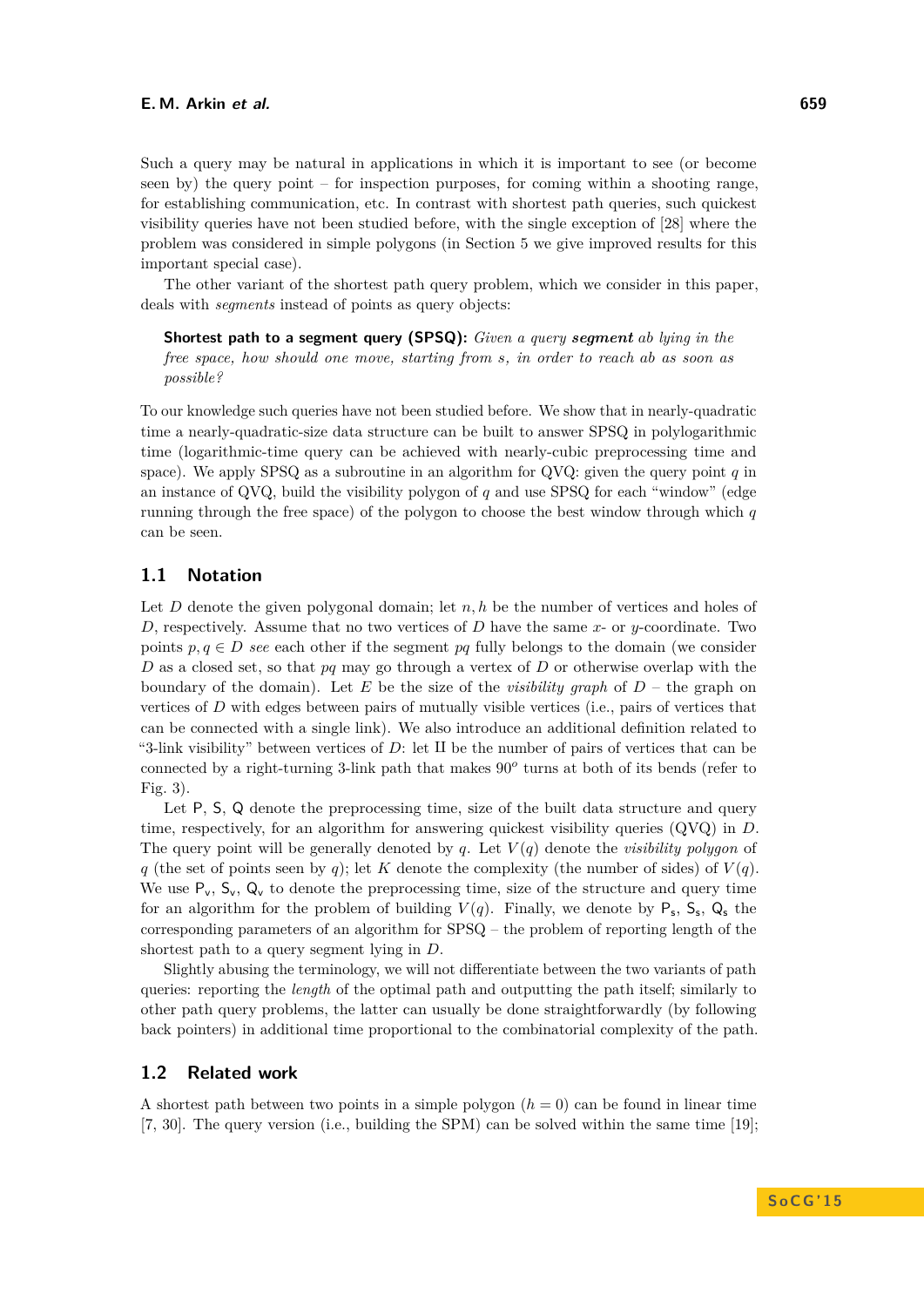using the SPM, the length of the (unique) shortest path to a query point can be reported in time  $O(\log n)$ .

For polygons with holes the *continuous Dijkstra* paradigm [\[32\]](#page-14-5) leads to an  $O(n \log n)$ time algorithm [\[25\]](#page-14-6) for building the SPM, by propagating a *wave* (which we call the *p-wave*) from *s* through the free space at unit speed, so that the points reached by the wavefront at any time  $\tau$  are exactly the points at geodesic distance  $\tau$  from *s* (see, e.g., Fig. [4](#page-8-0) where gray shows the area covered by the p-wave, and Fig. [6](#page-10-0) (left), where the p-wave is blue). At any time during the propagation, the wavefront consists of a sequence of *wavelets* – circular arcs centered on vertices of *D*, called *generators* of the wavelets; the radius of each arc grows at unit speed. Boundaries between adjacent wavelets trace edges of the SPM (the edges are called *bisectors*, and are further classified in [\[13\]](#page-13-1) as "walls" and "windows"[1](#page-2-0) depending on whether there exist two homotopically distinct shortest paths to points on the bisector); this way the algorithm also builds the SPM which allows one to answer the shortest path queries in  $O(\log n)$  time per query. Vertices of the SPM are vertices of *D* and *triple points*, at which three edges of the map meet (w.l.o.g. four edges of SPM never meet at the same point); the overall complexity of the SPM is linear [\[25\]](#page-14-6). Using the continuous Dijkstra method, the quickest way to see a point and the shortest path to a segment (i.e., solutions to single-shot, non-query versions of QVQ and SPSQ) can be found in  $O(n \log n)$  time by simply declaring  $V(q)$  and the segment as obstacles and waiting until the p-wave hits them.

Computing visibility from a point was first studied in simple polygons, for which an  $O(n)$ -time solution was given already in 1987 [\[27\]](#page-14-7). For polygons with holes an optimal,  $O(n+h\log h)$ -time algorithm was presented by Heffernan and Mitchell [\[23\]](#page-14-8). The query version of the problem has been well studied too: For simple polygons Guibas, Motwani and Raghavan [\[20\]](#page-14-9) and Bose, Lubiw and Munro [\[3\]](#page-13-2) gave algorithms with  $P_v = O(n^3 \log n)$ ,  $S_v = O(n^3)$  and  $Q_v = O(\log n + K)$ ; Aronov, Guibas, Teichman and Zhang [\[2\]](#page-13-3) achieve  $P_v = O(n^2 \log n)$ ,  $S_v =$  $O(n^2)$  and  $\mathsf{Q}_v = O(\log^2 n + K)$ . For polygons with holes Zarei and Ghodsi [\[42\]](#page-15-1) achieve  $\mathsf{P}_v$  =  $O(n^3 \log n)$ ,  $S_v = O(n^3)$ ,  $Q_v = O(K + \min(h, K) \log n)$ ; Inkulu and Kapoor [\[26\]](#page-14-10) combine and extend the approaches from [\[42\]](#page-15-1) and [\[2\]](#page-13-3) presenting algorithms with several tradeoffs between  $P_v$ ,  $S_v$  and  $Q_v$ , in particular, with  $P_v = O(n^2 \log n)$ ,  $S_v = O(n^2)$ ,  $Q_v = O(K \log^2 n)$  (see also [\[9\]](#page-13-4), as well as [\[31\]](#page-14-11) giving  $P_v = O(n^2 \log n)$ ,  $S_v = O(n^2)$ ,  $Q_v = O(K + \log^2 n + h \log(n/h))$ . A recent paper by Bunqui et al. [\[4\]](#page-13-5) reports on practical implementation of visibility computation in an upcoming CGAL [\[6\]](#page-13-6) package.

More generally, both visibility and shortest paths computations are textbook subjects in computational geometry – see, e.g., the respective chapters in the handbook  $[17]$  and the books [\[38,](#page-14-13) [15\]](#page-13-7). Visibility meets path planning in a variety of geometric computing tasks. Historically, the first approach to finding shortest paths was based on searching the visibility graph of the domain. Visibility is vital also in computing *minimum-link* paths, i.e., paths with fewest edges [\[37,](#page-14-14) [41,](#page-15-2) [36\]](#page-14-15). Last but not least, "visibility-driven" route planning is the subject in *watchman route* problems [\[5,](#page-13-8) [12,](#page-13-9) [35,](#page-14-16) [39,](#page-15-3) [11\]](#page-13-10) where the goal is to find the shortest path (or a closed loop) from which every point of the domain is seen. Apart from the above-mentioned theoretical considerations, visibility and motion planning are closely coupled in practice: computer vision and robot navigation go hand-in-hand in many courses and real-world applications.

Reporting optimal paths to *non-point* query objects has not received much attention; we

<span id="page-2-0"></span>We admit that the term "window" is overused, since it also denotes edges of the visibility polygon  $V(q)$ . Still, our two different usages of the term are well separated in the text, and are always apparent from the context.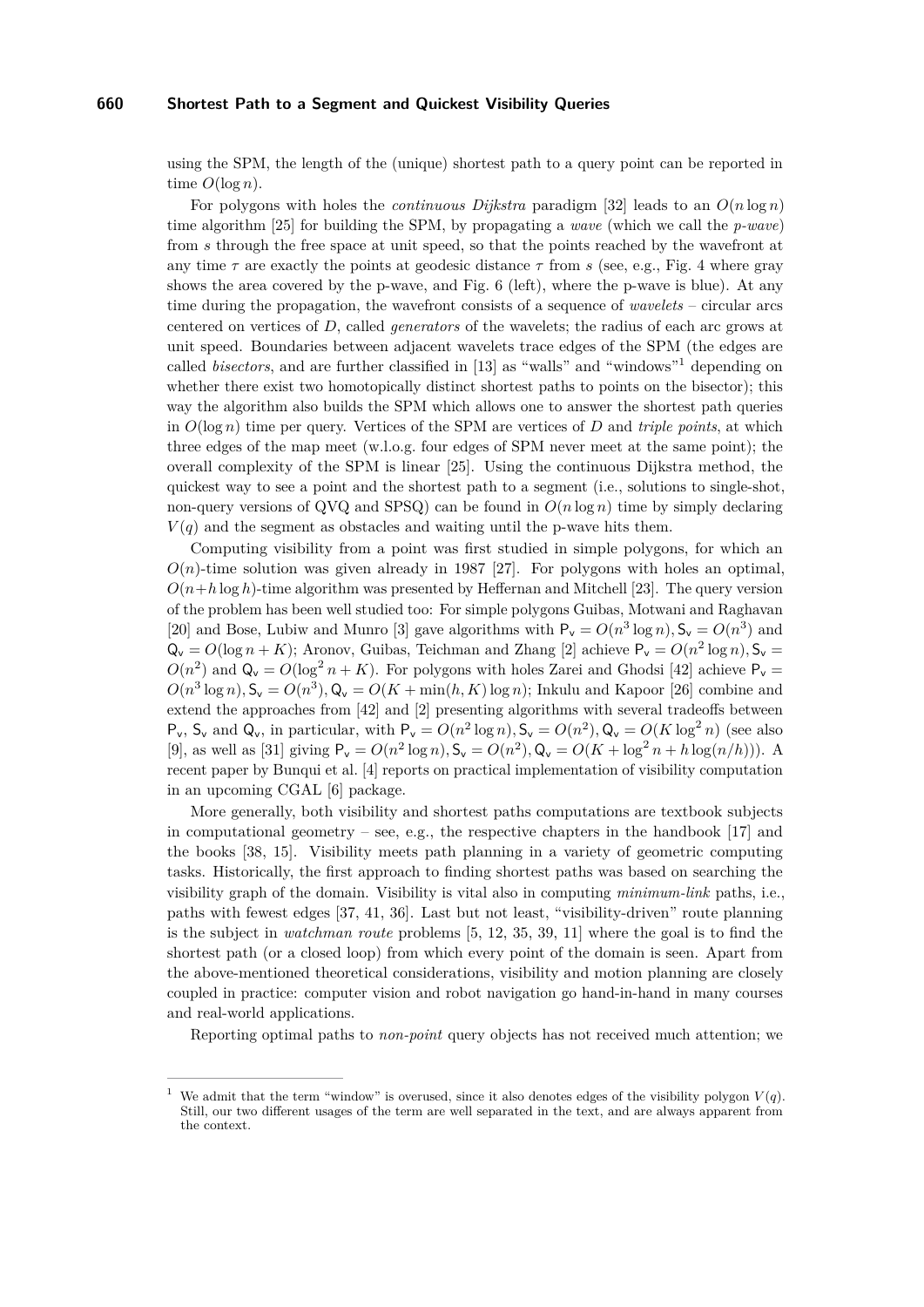are aware of work only for simple polygons. For efficient (logarithmic-time) queries between two convex polygons within a simple polygon, preprocessing can be done in linear time for Euclidean distances [\[10\]](#page-13-11) and cubic time (and space) for link distance [\[1,](#page-13-12) [10\]](#page-13-11).

On the specific problem of quickest visibility queries addressed in this paper, Khosravi and Ghodsi [\[28\]](#page-14-2) considered QVQs in *simple* polygons. They gave an algorithm for quickest visibility with logarithmic-time queries after quadratic-time preprocessing for building a quadratic-size structure:  $P = O(n^2)$ ,  $S = O(n^2)$ ,  $Q = O(\log n)$ . We improve the preprocessing and storage to linear, achieving  $P = O(n)$ ,  $S = O(n)$ ,  $Q = O(\log n)$  for simple polygons (Section [5\)](#page-11-0).

## **1.3 Overview of the results**

- $\blacksquare$  We start by giving a conditional lower bound connecting P and Q: Section [2](#page-4-0) shows that 3SUM on *n* numbers can be solved in time  $O(P + nQ)$ . For instance subquadratic preprocessing time  $(P = o(n^2))$  and sublinear query time  $(Q = o(n))$  would lead to a subquadratic-time algorithm for 3SUM (see [\[18\]](#page-14-17) for a recent major breakthrough on the 3SUM problem). The lower bound provides us with some justification for not obtaining sub-quadratic preprocessing time P for the QVQ. (Also more broadly, solutions to visibility and/or closely related link-distance query problems often use cubic-time preprocessing [\[42,](#page-15-1) [1,](#page-13-12) [10\]](#page-13-11).)
- Section [3](#page-4-1) employs the following natural approach to quickest visibility query.
	- **(1)** Build the visibility polygon *V* (*q*) of the query point *q*; *V* (*q*) is a star-shaped polygon any side of which is either a piece of a boundary edge of *D*, or is a *window* – extension of the segment *qv* for some vertex *v* of *D*.
	- **(2)** For each window find the shortest path from *s* to the window, and choose the best window to go to.

The approach leads to an algorithm for QVQ with  $P = P_v + P_s$ ,  $S = S_v + S_s$ ,  $Q = Q_v + KQ_s$ (refer to Section [1.1](#page-1-0) for the notation). Problem  $(1)$  – building  $V(q)$  – has been well studied (refer to Section [1.2](#page-1-1) for the known bounds on  $P_v$ ,  $S_v$  and  $Q_v$ ). On the contrary, problem (2) – building a shortest path map for *segments* – has not been studied before. In Section [3.2](#page-6-1) we give the first results for shortest path to a segment query (which we abbreviated SPSQ above) achieving  $P_s = O(n^3 \log n)$ ,  $S_s = O(n^3 \log n)$ ,  $Q_s = O(\log n)$ . Our solution is based on first designing a data structure for *horizontal* segments (Section [3.1\)](#page-5-0) with  $P_s = O(n \log n)$ ,  $S_s = O(n \log n)$ ,  $Q_s = O(\log n)$  – a result which may be interesting in its own right. The data structure for SPSQ for arbitrary segments is then built straightforwardly since there are  $O(n^2)$  combinatorially different orientations: the data structure for arbitrarily oriented segments is thus just an  $O(n^2)$ -fold replication of the structure for horizontal ones (we also give bounds in terms of sizes, *E* and <sup>Π</sup> , of visibility structures in *D*). Alternatively, in Section [3.3](#page-7-0) we give an algorithm with  $P_s = O(n^2 \log n)$ ,  $S_s = O(n^2 \log n)$ ,  $Q_s = O(\log^2 n)$  based on storing "snapshots" of the p-wave propagation in the continuous Dijkstra.

- $\blacksquare$  In Section [4](#page-9-0) we introduce the full *Quickest Visibility Map* (QVM) the decomposition of *D* into cells such that within each cell the quickest visibility query has combinatorially the same answer: the shortest path to see any point within a cell goes through the same sequence of vertices of *D*. Our algorithm for building the map has  $P = O(n^8 \log n)$ ,  $S =$  $O(n^7)$ ,  $Q = O(\log n)$ . We also observe that the QVM has  $\Omega(n^4)$  complexity.
- In Section [5](#page-11-0) we consider the case when  $D$  is a simple polygon. We give linear-size data structures that can be constructed in linear time, for answering QVQs and SPSQs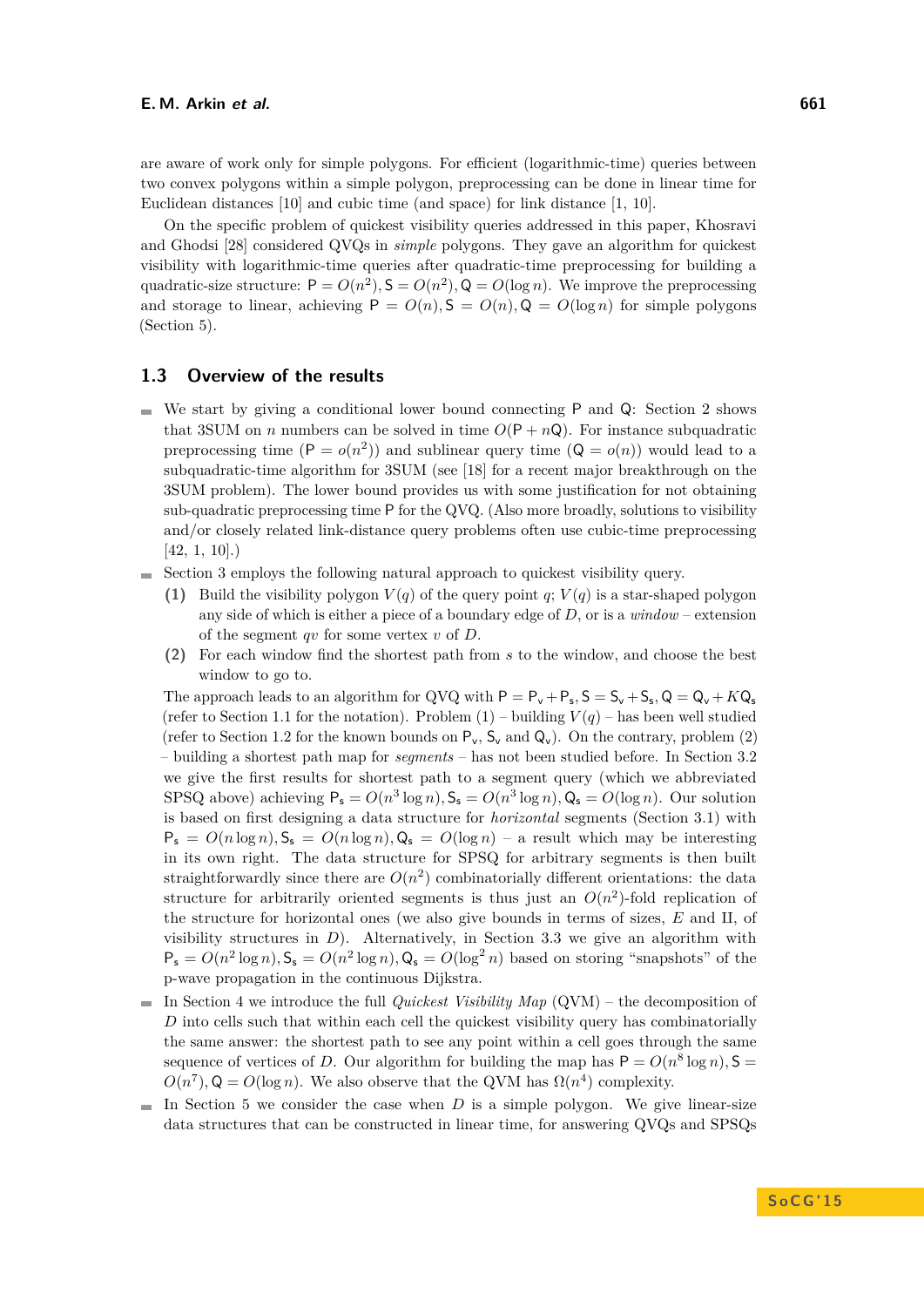

<span id="page-4-3"></span>**Figure 1** *D* is long:  $a \gg b$ . The ray  $qp_2$  (dotted) can reach all the way to the left, provided there exists a gap  $(p_1)$  on  $l_1$  collinear with  $q$  and  $p_2$ .

in logarithmic time:  $P = O(n)$ ,  $S = O(n)$ ,  $Q = O(\log n)$ ,  $P_s = O(n)$ ,  $S_s = O(n)$ ,  $Q_s = O(\log n)^2$  $Q_s = O(\log n)^2$ .

We invite the reader to play with our applet demonstrating QVM at [http://www.cs.](http://www.cs.helsinki.fi/group/compgeom/qvm/) [helsinki.fi/group/compgeom/qvm/](http://www.cs.helsinki.fi/group/compgeom/qvm/).

## <span id="page-4-0"></span>**2 A lower bound**

In the *3SUM* problem the input is a set of numbers and the goal is to determine whether there are three numbers whose sum is 0. We connect P and Q (see Section [1.1](#page-1-0) for the notation) with the 3SUM problem.

 $\triangleright$  **Theorem 1.** *A 3SUM instance of size n can be solved in*  $O(P + nQ)$  *time.* 

**Proof.** We use a construction similar to the one in the proof of 3SUM-hardness of finding minimum-link paths [\[36\]](#page-14-15). Start from an instance of the GeomBase problem: Given a set  $S = L_1 \cup L_2 \cup L_3$  of *n* points lying on 3 vertical lines  $l_1, l_2, l_3$  respectively, do there exist collinear points  $p_1 \in L_1$ ,  $p_2 \in L_2$ ,  $p_3 \in L_3$ ? It was shown in [\[14\]](#page-13-13) that solving GeomBase is as hard as solving 3SUM with *n* numbers. Construct the domain *D* for quickest visibility queries as follows (Fig. [1\)](#page-4-3): The lines  $l_1, l_2, l_3$  are obstacles; turn each point from  $L_1 \cup L_2$ into a gap punched in the obstacle. Squish vertically the whole construction, i.e., make the distances between the lines much larger than the vertical extent of *S*; this way all the rays  $p_2p_1$  with  $p_2 \in L_2$ ,  $p_1 \in L_1$  are confined to a narrow beam. Put the whole construction in a long box so that the beam shines onto its left side. Put *s* in the lower left corner of the box.

Now do quickest visibility queries to points in  $L_3$ . If some point  $q \in L_3$  is collinear with some points  $p_1 \in L_1$ ,  $p_2 \in L_2$ , then q can be seen by traveling at most b from s; otherwise, one needs to travel at least *a* to *L*1. Thus by making at most *n* queries we can solve the  $\alpha$  GeomBase.

The above proof can be extended in several ways. E.g., since *a* can be arbitrarily large in comparison with *b*, even approximate answers to queries would solve the 3SUM problem.

## <span id="page-4-1"></span>**3 Querying shortest paths to windows**

The quickest way to see the query point *q* from *s* is the quickest way to reach (the boundary of)  $V(q)$ , or equivalently, to reach a window of  $V(q)$ . Assuming the visibility polygon of q had been built by existing methods (see Section [1.2\)](#page-1-1), answering QVQ boils down to determining the window closest to *s*. We do not have a better way of accomplishing this than to do shortest path queries to each window in succession, which leads to the problem of building

<span id="page-4-2"></span><sup>2</sup> Some results from this section were reported in EuroCG [\[29\]](#page-14-18).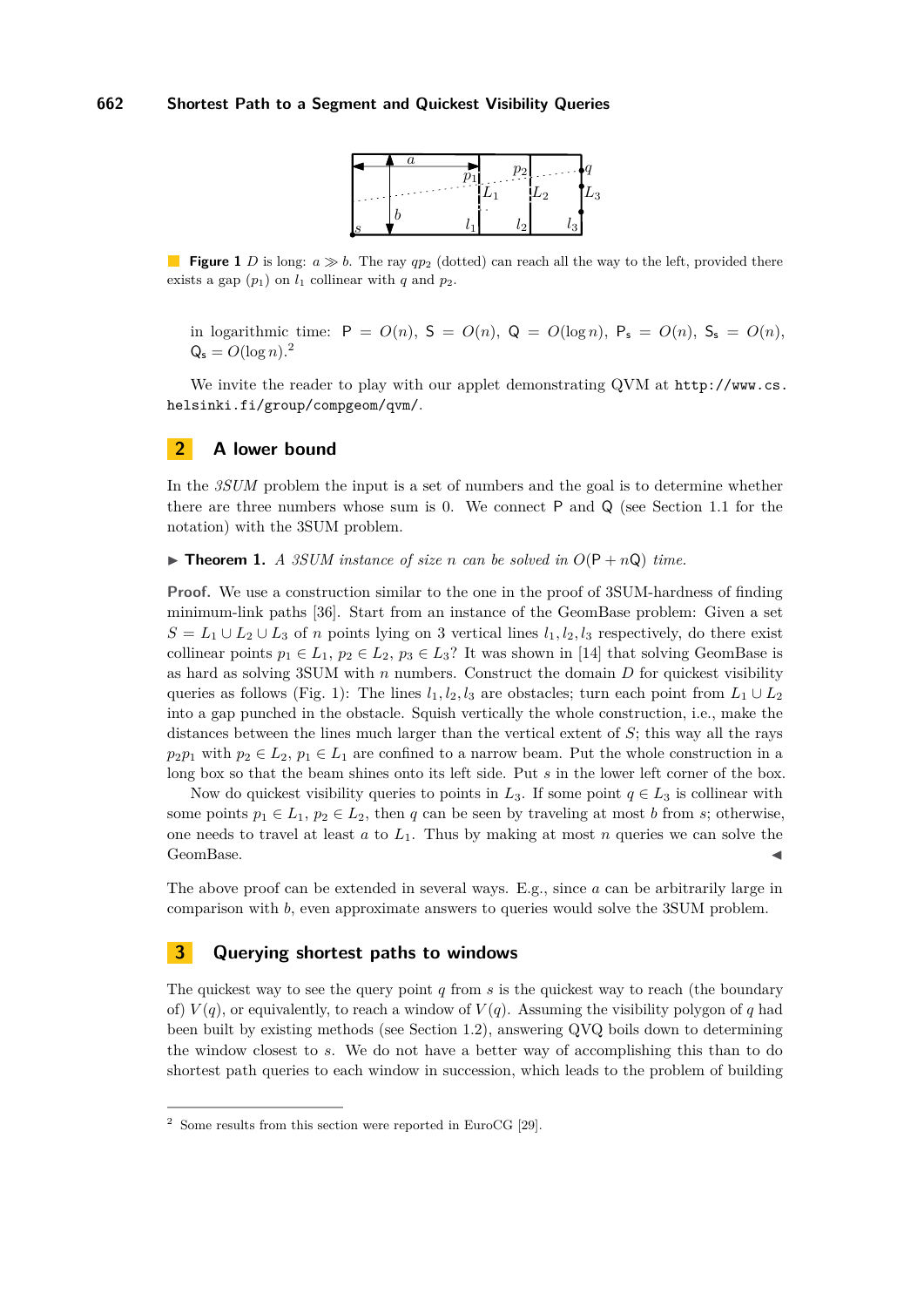a data structure to answer efficiently shortest-path-to-a-segment query (abbreviated SPSQ above) – the subject of this section.<sup>[3](#page-5-1)</sup>

#### <span id="page-5-0"></span>**3.1 Horizontal segments**

In this subsection we present a data structure for SPSQ for fixed-orientation  $(w.l.o.g.$ horizontal) segments; in the next subsection we extend the structure to handle arbitrary segments (and in Section [3.3](#page-7-0) we present a structure for arbitrary segments, based on different techniques). The shortest path to a segment *ab* touches it at *a*, at *b*, or in the interior; we will focus on shortest paths to the interior, since shortest paths to *a* or *b* are answered with the SPM. Such a path follows the shortest path to some vertex *v* of *D* and then uses the perpendicular from *v* onto *ab*; i.e., the last link of the path is vertical. We describe our data structure only for the case of paths arriving at *ab* from above, for which this last link is going *down*; an analogous structure is built for the paths arriving to the query from below.

The data structure is the horizontal trapezoidation of *D* augmented with some extra information for each trapezoid *T*; specifically – the set of vertices that see the trapezoid from above (i.e., vertices from which downward rays intersect *T*). Of course, the information is not stored explicitly with each trapezoid (for this may require Ω(*n*) information in each of  $\Omega(n)$  trapezoids); instead, the information is stored in persistent balanced binary trees. The vertices in the trees are sorted by *x*-coordinate. To enable  $O(\log n)$ -time range minimum queries, each internal node stores the minimum of  $d(v) + v_y$  values over all vertices *v* in the subtree of the node, where  $d(v)$  is the geodesic distance from  $s$  to  $v$  (which can be read from the SPM) and *v<sup>y</sup>* is the *y*-coordinate of *v*. Knowing the minimum of these values over the range of a segment is our ultimate goal, because the length of the shortest path that arrives to the segment at ordinate *y* with last link dropped from *v* is  $d(v) + v_y - y$ .

We build the trees as follows. Let  $\prec$  be the "aboveness" relation on the trapezoids (i.e.,  $T \prec T'$  iff *T'* is incident to *T* from above). We traverse the trapezoids using a topological order of the DAG for  $\prec$  (e.g., in the order of the *y*-coordinates of trapezoid top sides) and compute the trees for the trapezoids as follows (Fig. [2\)](#page-6-0): If a trapezoid  $T$  does not have a successor in  $\prec$ , then *T* is a triangle (due to the non-degeneracy assumption on *D*), and the tree  $\tau(T)$  for *T* simply stores the top vertex of *T* if the downward ray from the vertex goes inside *T*; if the ray does not enter *T* (i.e., *T* has an obtuse angle at the base), then  $\tau(T)$ is empty. If *T* has successors, then for each trapezoid  $T'$  that succeeds *T* in  $\prec$ , we take a persistent copy of the tree  $\tau(T')$  and remove from it all vertices that do not see the boundary *T* ∩ *T*<sup>'</sup> between the trapezoids (the removal is a split operation on the copy). After the removal has been done for all successors of *T*, we merge the copies of the trees into the tree *τ*(*T*). Additionally, if *T* has a vertex of *D* on its top edge, then the vertex is added to *τ*(*T*).

To answer SPSQ, find the trapezoid *T* containing the query segment *ab* (recall our assumption that *ab* lies in the free space, and hence – in a single trapezoid) and choose the right history snapshot. Then perform the range minimum query  $[a, b]$  to obtain the vertex  $v \in \tau(T)$  of *D* with the smallest  $d(v) + v_y$  (since  $v \in \tau(T)$ , the vertex sees *ab* when looking down and  $a \leq v_x \leq b, v_y \geq y$ ; this will be the vertex from which the interior of the segment is reached in the quickest way. The shortest path via *v* is compared with the

<span id="page-5-1"></span><sup>3</sup> We do not know how to take advantage of the fact that windows are quite special – maximal free-space segments anchored at vertices of *D*. On one hand this makes our solution more general, as it applies to arbitrary segments; on the other hand, it leaves open the possibility of designing a more efficient algorithm tailored to the special case of windows.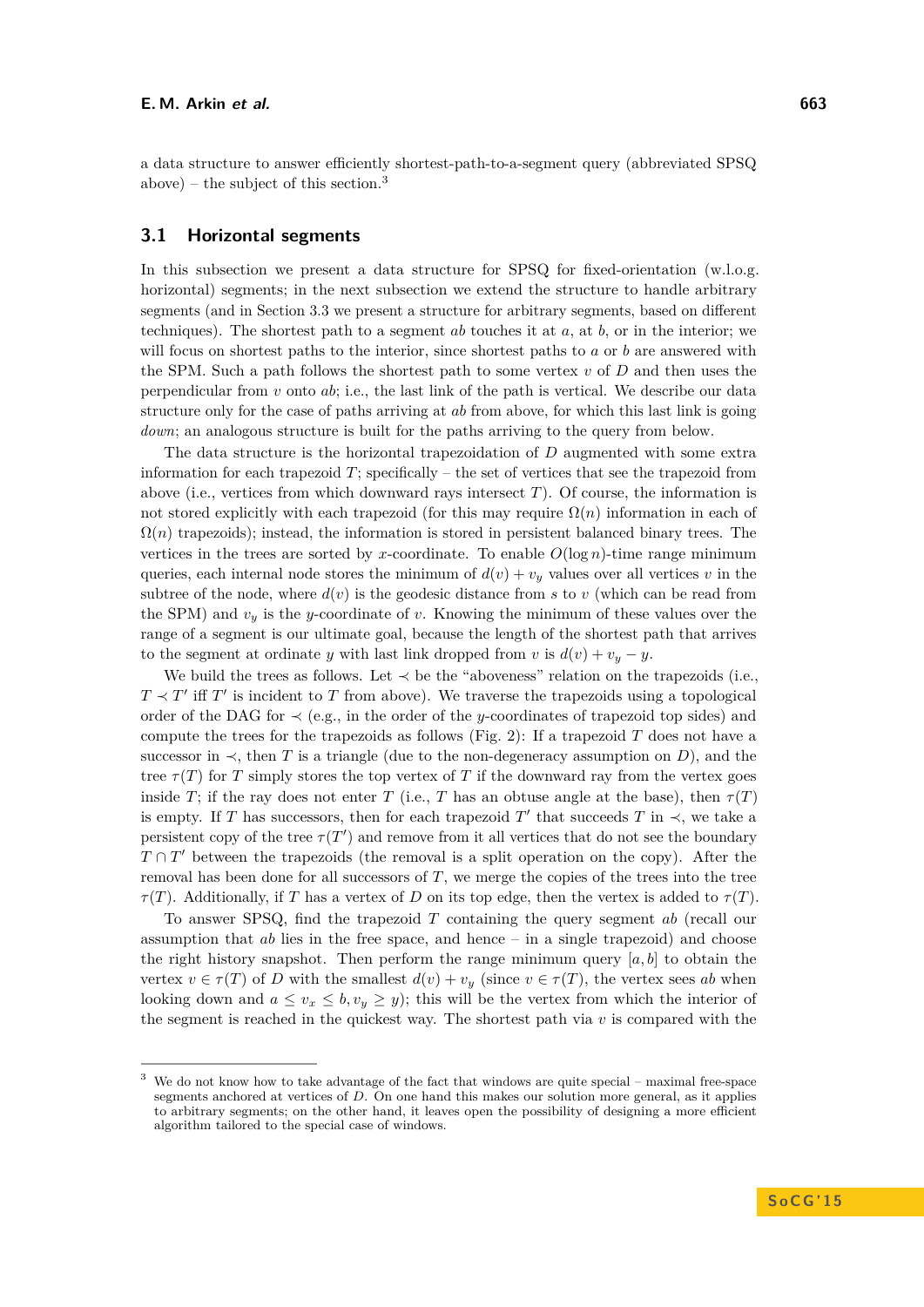<span id="page-6-0"></span>



**Figure 2** Trees for the trapezoids. Red vertices are removed from persistent copies of  $\tau(T')$  and  $\tau(T'')$ ; the other vertices (blue) remain in the copies. Then the copies are merged to form  $\tau(T)$ . Finally, *v* is added to  $\tau(T)$ .

**Figure 3** *u* and *v* can be connected by a 3-link path making only right turns. *ab* is seen by *u* and *v*, and  $d(u)$  +  $u_y = d(v) + v_y$ .

shortest paths to *a* and *b*, altogether in  $O(\log n)$  query time. Thus our data structure provides  $P_s = O(n \log n)$ ,  $S_s = O(n \log n)$ ,  $Q_s = O(\log n)$  for horizontal segments.

#### <span id="page-6-1"></span>**3.2 Arbitrary segments**

To support all directions of query segments, we build our structure from previous subsection for all rotations of *D* at which the data structure changes. The data structure changes at three types of events:  $(1)$  when two visible vertices get the same *x*-coordinates,  $(2)$  when two visible vertices get the same *y*-coordinates, and (3) when some query segment can be reached equally fast from two vertices, i.e., when the two vertices get the same  $d(v) + v_y$ values (Fig. [3\)](#page-6-0). The number of the first two events is bounded by the size  $E$  of the visibility graph of D, and the number of the third-type events is bounded by the number II of pairs of vertices that can be connected by a right-turning 3-link path that turns by 90 degrees at its both bends. Thus we need to replicate our data structure only  $O(E+H)$  times (which may be much smaller then the naive upper bound of  $O(n^2)$ ).

To find the rotation angles for the first two types of events, we precompute the visibility graph of *D* (takes  $O(E + n \log n)$  time [\[16\]](#page-13-14)). We can discover the third-type events "on-thefly", while actually rotating the domain. For that we make our trees "kinetic" by assigning to each internal node *u* of the trees the "expiration time" (rotation angle) when the vertex with lowest value of  $d(v) + v_y$  in the subtree of *u* changes; the time for *u* can be computed when *u* is constructed, using the lowest  $d(v) + v_y$  values in the subtrees of children of *u*. Computing the expiration time is done once per node instance of the trees.

Overall we obtain  $P_s = O((E + II)n \log n)$ ,  $S_s = O((E + II)n \log n)$ ,  $Q_s = O(\log n)$ .

 $\blacktriangleright$  Remark. We could reuse the information between the rotations and get a persistent data structure with  $P_s = O(n^2 \log^3 n)$ ,  $S_s = O(n^2 \log^3 n)$ ,  $Q_s = O(\log^2 n)$ , but this is inferior to the performance of our data structure in the next section. Potentially one could also get a persistent data structure with  $P_s = Q_s = O((E + H)$  polylog *n*),  $Q_s = O(\text{polylog } n)$ ; we, however, were not able to do this.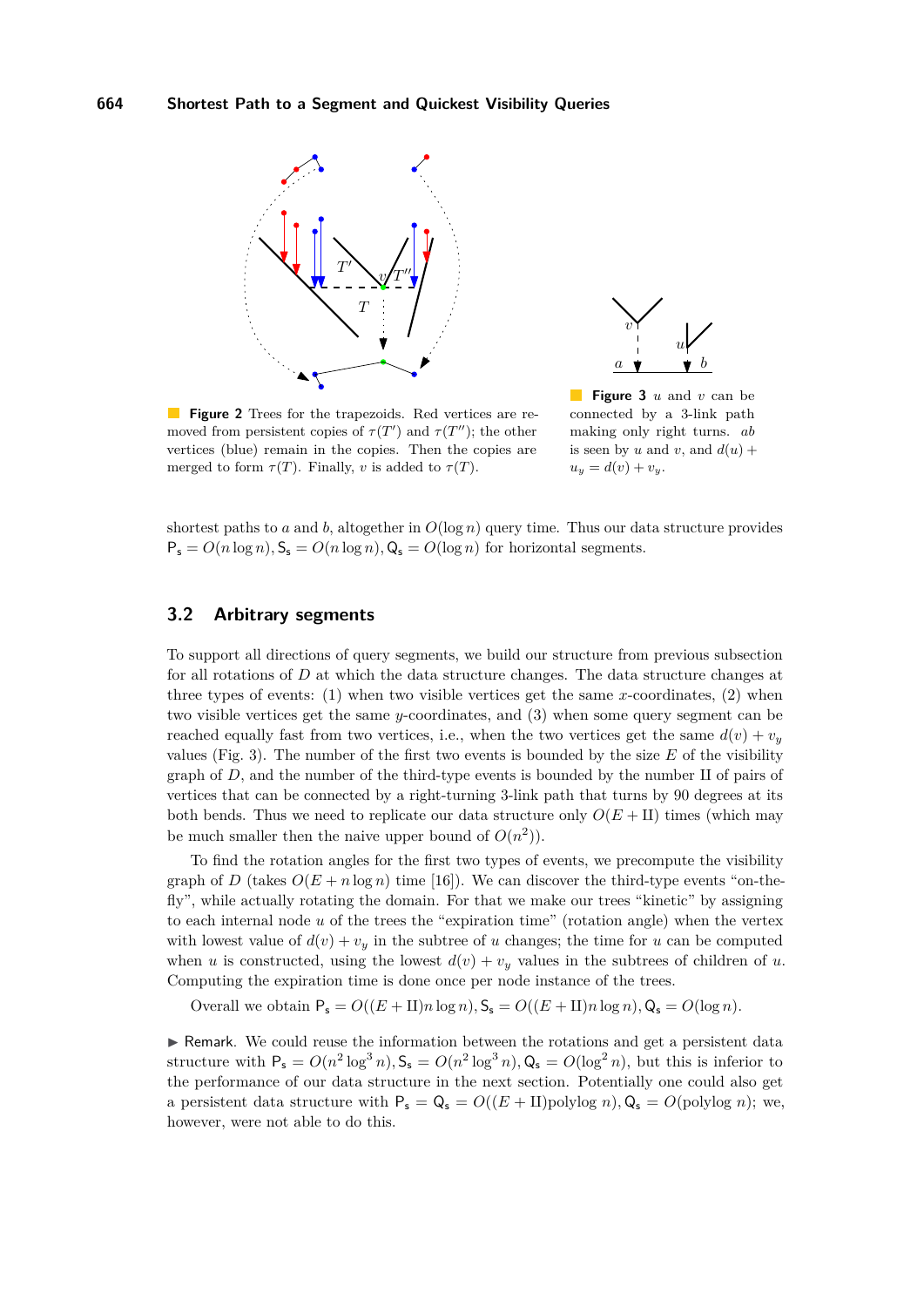#### <span id="page-7-0"></span>**3.3 Continuous Dijkstra-based algorithm**

We now give another data structure for SPSQ, based on storing "snapshots" of p-wave propagation (recall that p-wave is the wave propagated during the continuous Dijkstra algorithm for building the SPM). Recall (Section [1.2\)](#page-1-1) that vertices of the SPM are vertices of *D* and triple points (at which three edges of the map meet). We say that time *t<sup>i</sup>* is *critical* if the distance from *s* to a vertex of SPM is equal to *t<sup>i</sup>* ; since SPM has linear complexity, there are  $O(n)$  critical times. For each critical time  $t_i$  we store the *geodesic disk*  $D_i$  of radius *t<sup>i</sup>* , i.e., the set of points in *D* whose geodesic distance to *s* is at most *t<sup>i</sup>* ; the disk is an  $O(n)$ -complexity region bounded by circular arcs (wavelets) and straight-line segments (obstacle edges). We construct data structures for two types of queries: "Given a segment *ab*, lying in the free space, does it intersect  $D_i$ ?" and "Given a segment *ab* lying outside  $D_i$ , where will the segment hit the disk if dragged perpendicularly to itself?".

#### <span id="page-7-1"></span>**3.3.1 Determining** *i*

Assume that  $D_i$  has been preprocessed for point location, to test in  $O(\log n)$  time whether *a* or *b* is inside  $D_i$  (in which case, obviously *ab* intersects  $D_i$ ). To answer the intersection query when neither *a* nor *b* lies inside  $D_i$ , we look at the complement,  $C_i$ , of  $D_i$  in  $D$ ; obviously, a segment intersects the nonobstacle boundary of  $D_i$  iff it intersects the (nonobstacle) boundary of  $C_i$ . The set  $C_i$  may have several connected components (Fig. [4\)](#page-8-0), at most one of which surrounds  $D_i$ . Each connected component *C* of  $C_i$  is preprocessed separately as follows: Let H be the set of holes lying inside *C*. Let  $\hat{C} = C \cup_{H \in \mathcal{H}} H$  be *C* together with the holes  $\mathcal{H}$ ; the set  $\hat{C}$  either has no holes (i.e., is simply connected) or has one hole  $(D_i, \text{ if } C$ is the component that surrounds  $D_i$ ). In any case  $\tilde{C}$  can be preprocessed in  $O(|C|\log n)$ time to answer ray shooting queries in  $O(\log n)$  time [\[8\]](#page-13-15), where  $|C|$  is the complexity of *C* (the geodesic triangulations framework of [\[8\]](#page-13-15) extends to regions with circular arcs on the boundary). To answer the intersection query we first determine the connected component *C<sup>a</sup>* of *C<sup>i</sup>* that contains *a* (assume that all connected components have been preprocessed for point location) and use the ray shooting data structure on  $\hat{C}_a$  to determine where the ray *r* from *a* through *b* exits  $\hat{C}_a$ ; *ab* intersects  $D_i$  iff *r* exits into  $D_i$  and does so before *b*. Note that here we crucially use the assumption that the query segment lies in the free space: we do not care if r intersects holes on the way to  $D_i$  (extending our algorithm to handle segments that may intersect holes is an open problem).

With the above data structures built for all disks  $D_i$ , we can do binary search on the critical times to determine the index *i* such that the query segment *ab* intersects  $D_{i+1}$  but does not intersect  $D_i$ , which means that *ab* is reached by the wavefront at some time between  $t_i$  and  $t_{i+1}$ . We spend  $O(\log n)$  for ray shooting per choice of *i*, yielding  $O(\log^2 n)$  time overall to determine *i*. Now the goal is to determine which wavelet of *D<sup>i</sup>* hit *ab* first.

#### <span id="page-7-2"></span>**3.3.2 Determining the wavelet**

Using the point location data structure on  $C_i$  we find the component  $C$  of  $C_i$  that contains *ab* (the segment must fully lie inside a single connected component, for otherwise it intersects  $D_i$ ). Next, using the ray shooting data structure on *C*, we shoot rays within *C*, with sources at *a* and at *b*, firing orthogonal to *ab*, in both directions. This yields one region on each side of *ab*, and we consider the two regions separately; let *R* be the region on one of the sides (Fig. [5\)](#page-8-0).

The boundary of *R* consists of *ab*, a ray shot from *a* to the boundary of *C*, a portion of the (outer) boundary of *C* (which may include circular-arc wavelets alternating with sequences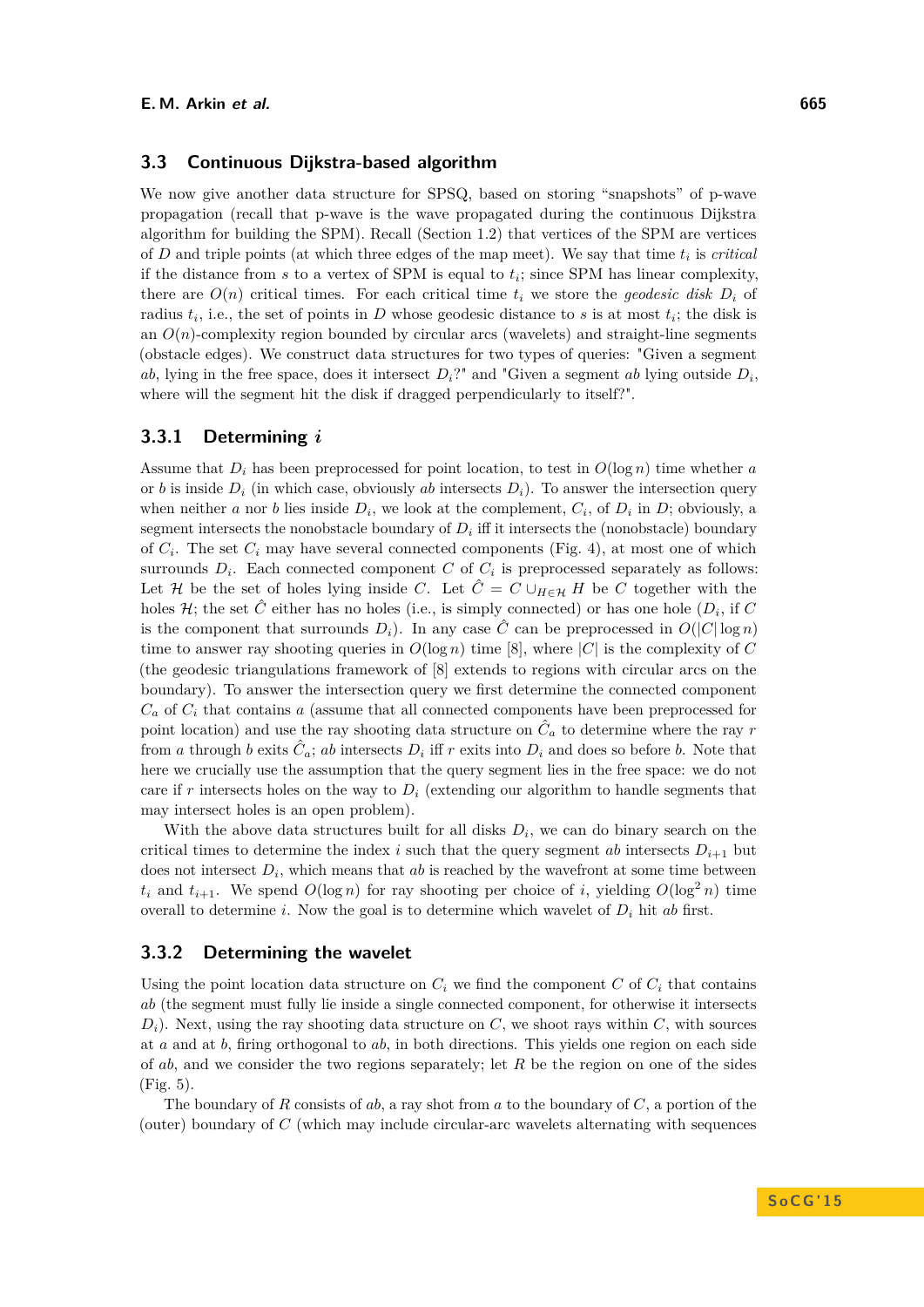<span id="page-8-0"></span>

**Figure 4** *s* is green, *D<sup>i</sup>* is gray, and *C<sup>i</sup>* (the part of free space not reached by the wave) is white; it has four connected components, one of which has two holes inside it. Red curves are the walls (bisectors with more than one homotopy type of the shortest path) of the SPM.



**Figure 5**  $D_i$  is bounded by circular-arc wavelets (solid curves) and edges of obstacles (gray); the rays orthogonal to *ab* are dashed. The shortest path to *ab* ends with the perpendicular from *v* onto *ab* (dotted).

of straight-line segments on the boundary of obstacles), then a ray shot from *b*. Within *R*, we translate *ab* parallel to itself to discover the first wavelet on the boundary of *R* that is hit – the generator *v* of the wavelet is the last vertex on the shortest path to *ab*, with the last link of the path being the perpendicular dropped from *v* onto *ab*. This can be done by computing and storing convex hulls of pairs of consecutive wavelets on the boundary of *C*, pairs of pairs, pairs of pairs of pairs, etc., up to the convex hull of the whole component *C*. The next paragraph gives the details.<sup>[4](#page-8-1)</sup>

Assume that the wavelets on the boundary of *C* are numbered in the order as they appear on the boundary. Compute convex hulls of wavelets 1 and 2, of wavelets 3 and 4, wavelets 5 and 6, etc.; then compute convex hulls of wavelets 1 through 4, wavelets 5 through 8, etc.; ...; finally, compute convex hull of all the wavelets. We thus obtain a hierarchy of convex hulls. Each convex hull of this hierarchy can be built by drawing bitangents to wavelets on the corresponding convex hulls of the preceding level, in  $O(\log n)$  time per bitangent; since the complexity of each level is  $O(|C|)$  and there are  $O(\log n)$  levels, the whole hierarchy, for all connected components of  $C_i$ , can be stored in  $O(n \log n)$  space and computed in  $O(n \log^2 n)$  time. We preprocess each convex hull to answer extreme-wavelet queries – "Which wavelet is first hit by a query line moving in from infinity parallel to itself towards the convex hull?" – in  $O(\log n)$  time (such preprocessing involves simply storing the bitangents to the consecutive wavelets along the convex hull in a search tree, sorted by the slope). Now, the rays shot from *a* and *b* (the ones that define the region *R*) hit the boundary of  $D_i$  at two wavelets, whose numbers are, say,  $w_1$  and  $w_2$ . The interval  $[w_1, w_2]$ can be covered by *O*(log *n*) *canonical* intervals, for which we precomputed and stored the convex hulls; by doing the extreme-wavelet query in each of the intervals we determine the first wavelet between  $w_1$  and  $w_2$  hit by the sliding *ab* in overall  $O(\log^2 n)$  time.

<span id="page-8-1"></span><sup>4</sup> Note that while *R* may have some obstacles within it or on the boundary (e.g., in Fig. [5](#page-8-0) the ray from *b* ends at an obstacle), if we sweep *ab* parallel to itself, it will first strike the boundary of *R* at a point on a circular-arc wavelet (for otherwise there would have been another critical time before the wavefront hit *ab*); thus, we may ignore obstacle edges on the boundary of *R*, and focus on storing the convex hulls only of the wavelets.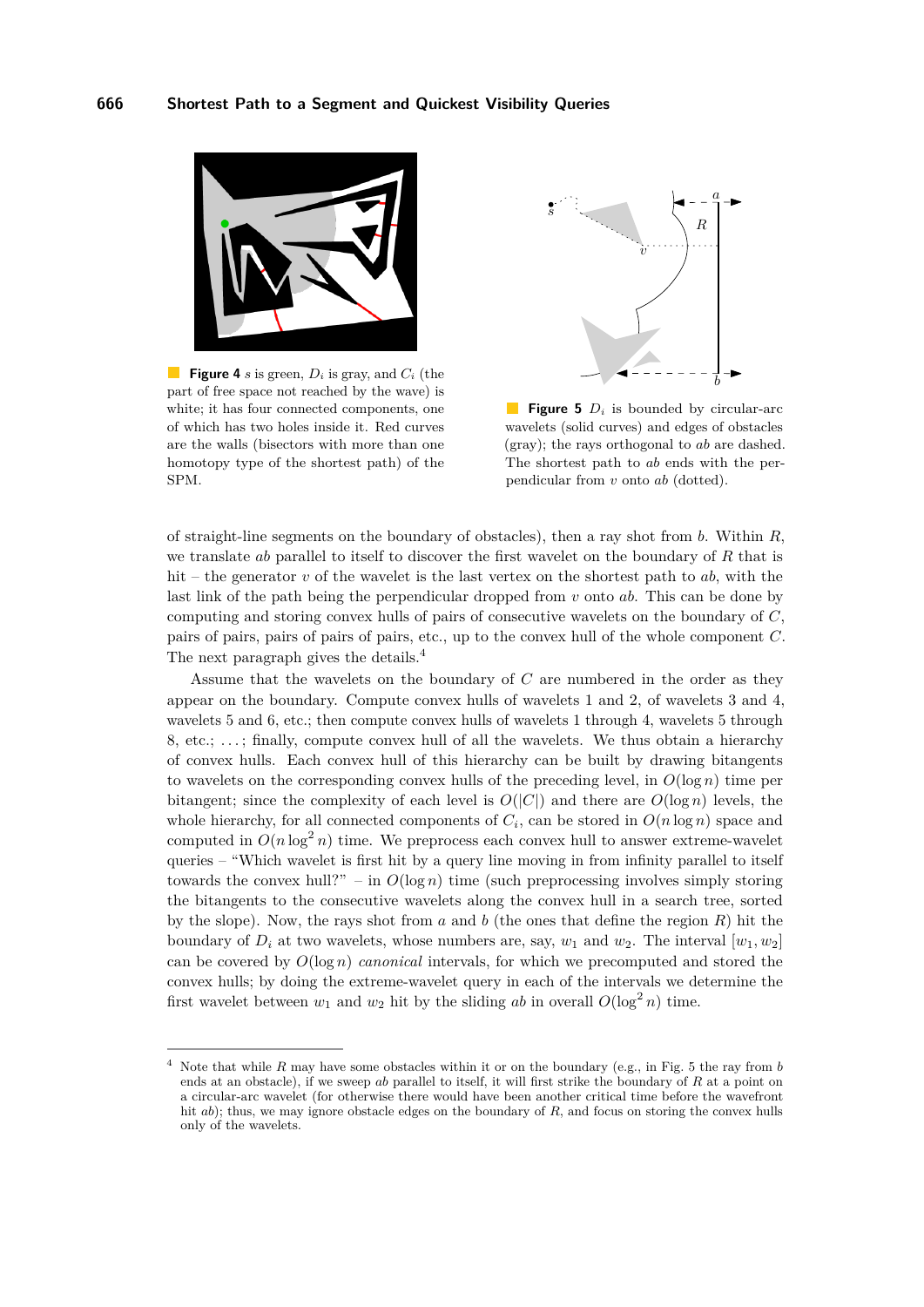## **3.3.3 Putting everything together**

Our data structure achieves  $P_s = O(n^2 \log n)$ ,  $S_s = O(n^2 \log n)$ ,  $Q_s = O(\log^2 n)$ : the ray shooting data structures and the convex hulls hierarchy require  $O(n \log n)$  time preprocessing and storage per each of the  $O(n)$  critical times, and a query involves finding the relevant  $D_i$  $(O(\log^2 n)$  time, Section [3.3.1\)](#page-7-1) and then finding the first wavelet hit by the sliding *ab* (also  $O(\log^2 n)$ , Section [3.3.2\)](#page-7-2).

#### **3.4 Quickest visibility queries**

Applying a data structure for SPSQ to QVQ, we obtain a solution for the latter with  $P = P_v + P_s, S = S_v + S_s, Q = Q_v + KQ_s.$  For instance, using [\[26\]](#page-14-10) (which provides  $P_v =$  $O(n^2 \log n)$ ,  $S_v = O(n^2)$ ,  $Q_v = O(K \log^2 n)$  and the structure from Section [3.3,](#page-7-0) we obtain  $P = O(n^2 \log n)$ ,  $S = O(n^2 \log n)$ ,  $Q = O(K \log^2 n)$ . See Section [1.2](#page-1-1) for other bounds on Pv*,* Sv*,* Qv.

## <span id="page-9-0"></span>**4 Quickest visibility map**

Assuming the SPM has been built, the quickest way to see a query point *q* becomes evident as soon as the following information is specified: the window *W* of  $V(q)$  through which to see q and the vertex q of D that is the last vertex on the shortest path to  $W$ . Let  $r$  be the vertex of *D* that defines *W* (i.e., *W* is part of the ray from *q* through *r*); we say that *r* is the *root* and *g* is the *generator* for *q*. We define the *quickest visibility map* (QVM) as the decomposition of *D* into cells such that all points within a cell have the same root and generator. That is, within a cell of QVM the answer to QVQ is combinatorially the same: draw the ray from *q* through the root *r* and drop the shortest segment from the generator *g* onto the window (this segment may be perpendicular to the window, or the segment to a window endpoint). In this section we describe an algorithm to build QVM. After the map is preprocessed for point location, QVQs can be answered in *O*(log *n*) time just by identifying the cell containing the query.

Reusing the idea of continuous Dijkstra algorithm for constructing the SPM we propagate "visibility wave" (v-wave) from *s* (Fig. [6,](#page-10-0) left). Similarly to the geodesic disk (the set of points that can be *reached* from *s*, by a certain time, starting from *s* and moving with unit speed), we define the *visibility disk of radius t* as the set of points that can be *seen* before time *t* by an observer starting from *s* and moving with unit speed. The ball is bounded by extensions of tangents from vertices of *D* to circles centered at vertices of the domain; intersections between tangents trace *bisectors* of QVM – a point *q* on a bisector can be seen equally fast by going to more than one side of  $V(q)$  (Fig. [6,](#page-10-0) right).

To bound the complexity of QVM, we first introduce some notation. Let *r, g* be the root-generator pair for some cell of QVM. Let *T* be the line through *r* tangent to the wavelet centered at *g* at some time during the p- and v-waves propagation; let *l* be the point of contact of  $T$  with the wavelet. The part of the ray  $\ln \ln r$  running through the free space (if such part exists) is called a *sweeper* – as the wavelet radius grows, *T* rotates around *r* and (parts of) the sweeper claim the cell(s) of QVM that have  $(r, q)$  as the root-generator pair. We call the segment *rl* the *leg* of the sweeper, and the segment *gl* (the radius of the wavelet) its *foot* (refer to Fig. [6,](#page-10-0) right).

Our argument below benefits from the assumption that all angles of the obstacles in D are larger than 90<sup>o</sup>; to satisfy the assumption we can (symbolically) file the domain by replacing each acute vertex with a short edge (see the *corner arc algorithm* [\[21,](#page-14-19) Ch. 4] for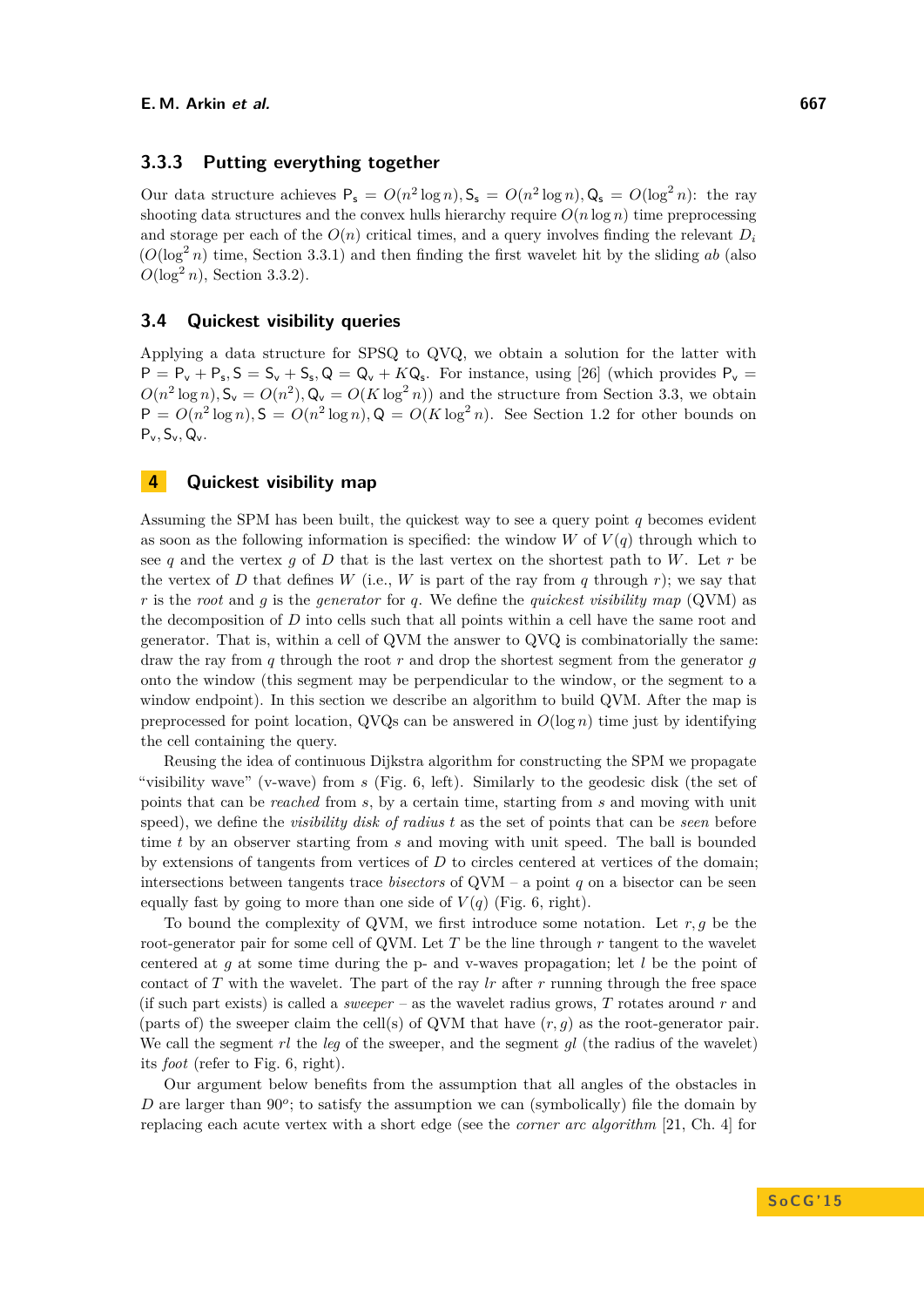<span id="page-10-0"></span>

**Figure 6** Left: The v-wave is gray, the p-wave is blue (*s* is in the center of the rectangle). Red curves are bisectors in the QVM. Solid green shows the shortest path to see a query point; the path ends with a perpendicular dropped from *D*'s vertex (the generator) onto the ray (dashed green) from the query point through another vertex of *D* (the root). Right: Gray is an obstacle. As p-wave propagates, the geodesic disk grows by expanding the wavelets (blue arcs) at unit speed (wavelets are centered at generators *g*1*, g*<sup>2</sup> and their radii grow at unit speed). Wavelets growth rotates tangents (dashed green) to the wavelets dropped from vertices  $r_1, r_2$  – roots of the QVM cells. The tangents define "shadows" – the boundaries of the visibility disk; the tangents intersection traces the bisector (red) in the QVM. The QVM cell to the left of the bisector has  $(r_1, g_1)$  as the root-generator pair, while the cell on the right has  $(r_2, g_2)$  as the pair; points on the bisector have both  $(r_1, g_1)$  and  $(r_2, g_2)$ , and can be seen equally fast using paths via  $g_1$  and via  $g_2$ .  $g_2l_2$  is the foot of the sweeper hinged at  $r_2$ ;  $l_2r_2$  is its leg.

similar ideas). The reason to make the assumption is that the speed of rotation of a sweeper depends on the (inverse of) the length of its leg; in particular, if the length is 0, the sweeper rotates at infinite speed, leading to a discontinuity in v-wave propagation<sup>[5](#page-10-1)</sup>. The filing ensures that the v-wave propagation is continuous, which implies that QVM features (vertices and edges) are due only to intersections of sweepers, or (dis)appearance of sweepers, or possible sweeper extension/contraction as it passes over a vertex of *D*.

Consider now the subdivision *S* of *D* into maximal regions such that for any point inside a region, the set of sweepers that pass over the point is the same (i.e., if  $\aleph(p)$  denotes the set of sweepers that ever pass over  $p$ , then  $S$  is the subdivision into the regions where  $\aleph$  stays the same). The vertices of QVM in the interiors of the regions are the *triple points* where three sweepers (and three bisectors) meet; since a sweeper is defined by two vertices of *D* (the root and the generator), there are  $O(n^6)$  triple points.

What remains is to bound the number of vertices of QVM that lie on the edges of *S*; to do that we define a superset  $\overline{S}$  of the edges. Specifically, disappearance of a sweeper may be due to one of the three events (Fig. [7\)](#page-11-1): sweeper becoming aligned with an edge of *D* incident to the sweeper's root, the leg's rotation becoming blocked, or the foot's rotation becoming blocked; appearance of a sweeper is due to the reverse of the events. To account for the first-type events we add the supporting lines of edges of  $D$  to  $\overline{S}$ . The second-type events happen on supporting lines of edges of the visibility graph of  $D$ ; we add the lines to  $\overline{S}$ . Thirdtype events happen on lines through vertices of *D* perpendicular to supporting lines of the visibility graph edges; we add these perpendicular lines to  $\overline{S}$ . Finally, extension/contraction of a sweeper happens along the extension of the visibility graph edge. Overall *S* consists of  $O(nE)$  lines, and all  $O(n^2E^2)$  of their intersections could potentially be vertices of QVM. The only remaining vertices of OVM are intersections of bisectors with the lines in  $\bar{S}$  (all

<span id="page-10-1"></span> $5$  See <http://www.cs.helsinki.fi/group/compgeom/qvm/infinitespeed.gif> for an animation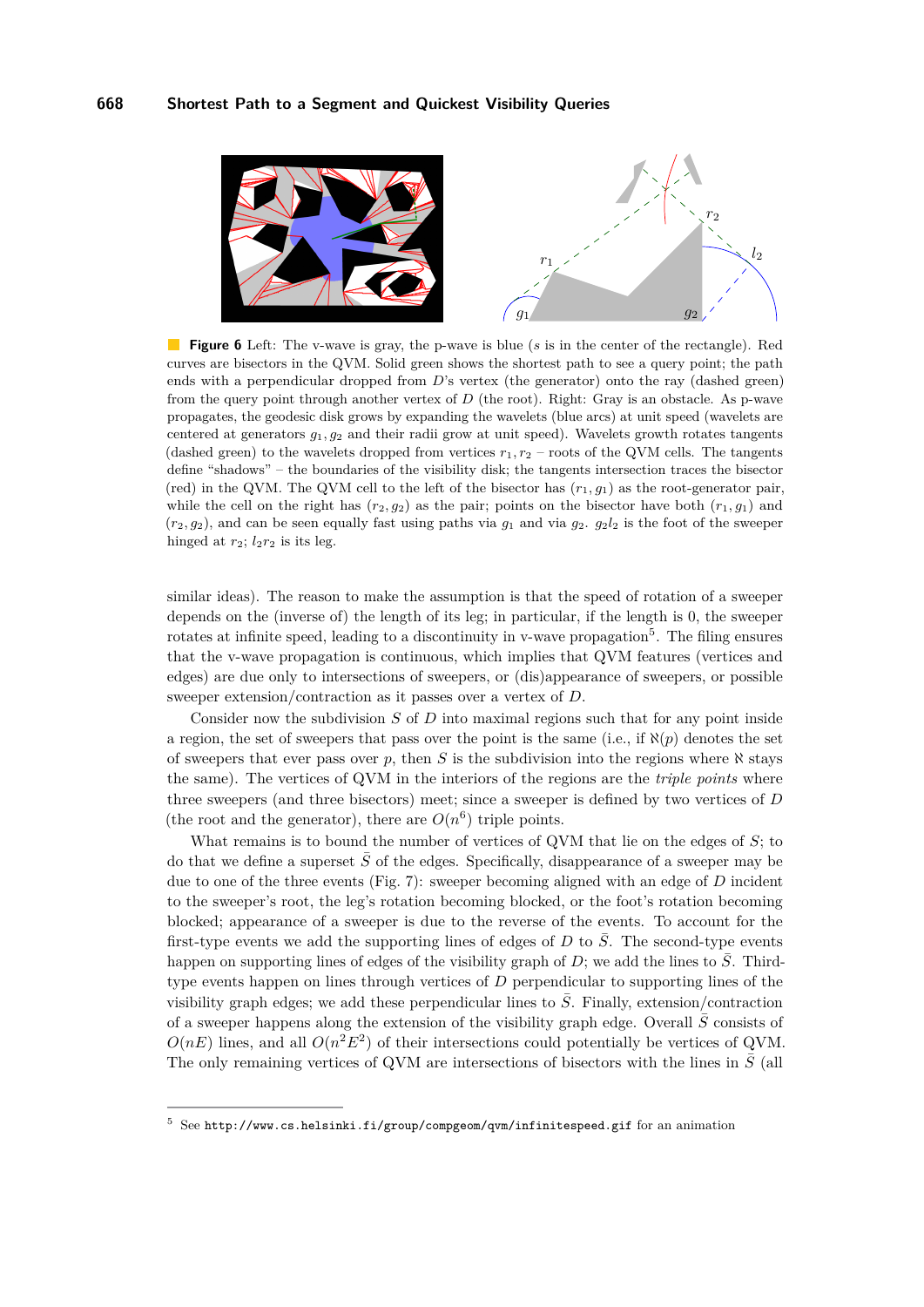<span id="page-11-1"></span>

**Figure 7** From left to right: Sweeper aligns with *rv*; leg gets blocked by *v*; foot gets blocked by *v*; sweeper extends at *v*.

the other vertices are in the interior of the cells of *S*); since any bisector is defined by 4 vertices of *D* (2 root-generator pairs for the sweepers defining the bisectors) there are  $O(n^4)$ bisectors. Thus, the total number of vertices of QVM on edges of  $\overline{S}$  (and hence on the edges of *S*) is  $O(n^2E^2 + n^4En)$ .

The overall complexity of QVM (the number of vertices inside the regions of *S* plus on the edges of *S*) is thus  $O(n^6 + n^2E^2 + n^5E) = O(n^7)$ . The above description leads to an algorithm to compute the potential  $O(n^7)$  QVM vertices by brute force; for each of them we can check in  $O(n \log n)$  time whether it is indeed a vertex of OVM (see Section [1.2\)](#page-1-1). We then sweep the plane to restore the QVM edges: from each vertex, extend the bisector until it hits another vertex. Putting point location data structure on top of QVM, we obtain  $P = O(n^8 \log n), S = O(n^7), Q = O(\log n).$ 

We note that any algorithm for QVM must have  $P = \Omega(n^4)$ ,  $S = \Omega(n^4)$  because it may need to store explicitly the region weakly visible from a segment, which may have  $\Theta(n^4)$ complexity [\[40\]](#page-15-4).

# <span id="page-11-0"></span>**5 Simple polygons**

We now present an optimal  $(P_s = O(n), S_s = O(n), Q_s = O(\log n))$  algorithm for SPSQs for the case when *D* is a simple polygon  $(h = 0)$ ; together with the shortest path map of *D* and a data structure for ray shooting queries (both can be built in  $O(n)$ ) time to support  $O(\log n)$ -time queries), it leads to an optimal algorithm  $(P = O(n), S = O(n), Q = O(\log n))$ for QVQs as well. We start by introducing additional notation for this section.

Assume that the vertices of *D* are stored in an array  $\vec{D}$  sorted in clockwise order along the boundary of *D*. For points  $x, y \in D$ , let  $\pi(x, y)$  denote the shortest path between x and *y*; the shortest path from *s* to a point *y* is denoted simply by  $\pi(y)$ . Let the *predecessor* pred(*y*) of *y* be the last vertex of *D* on  $\pi(y)$  before *y* (or *s* if *y* sees *s*); the predecessor of any point can be read off the shortest path map (SPM) of *D* in *O*(log *n*) time. Let SPT be the shortest path tree from *s* in *D*; the tree is the union of paths  $\pi(v)$  for all vertices *v* of *D*. Assume that the SPT is preprocessed to support lowest common ancestor (LCA) queries in constant time [\[22\]](#page-14-20).

Let *ab* be the query segment. Let *r* be the last common vertex of the shortest paths  $\pi(a), \pi(b)$  from *s* to the endpoints of the segment; *r* can be determined from SPM and SPT in  $O(\log n)$  time: either  $\text{pred}(a) = \text{pred}(b) = r$ , or  $r = LCA(a, b)$  (Fig. [8,](#page-12-0) left). The paths  $\pi(r, a)$  and  $\pi(r, b)$  together with the segment *ab* form the *funnel F* of *ab*; the vertex *r* is the *apex* of *F*.

Let  $a = v_0, v_1, \ldots, r = v_m, \ldots, v_k, v_{k+1} = b$  be the vertices of the funnel from *a* to *b*. Note that the paths  $\pi(r, a)$  and  $\pi(r, b)$  are outward convex; in particular, *F* can be decomposed into triangles by extending the edges of  $F$  until they intersect *ab* (Fig. [8,](#page-12-0) right). Let  $x_i$  denote the intersection point of the extension of the edge  $v_i v_{i+1}$  with *ab* (in particular,  $x_0 = a$  and  $x_k = b$ . The shortest path from *s* to points on the segment  $x_i x_{i+1}$  passes through  $v_{i+1}$  as the last vertex of *D*:  $\forall p \in x_i x_{i+1}, \text{pred}(p) = v_{i+1}.$ 

Let  $\theta_0, \theta_1, \ldots, \theta_k$  denote the angles between the extension edges and *ab*:  $\theta_i = \angle bx_i v_i$  for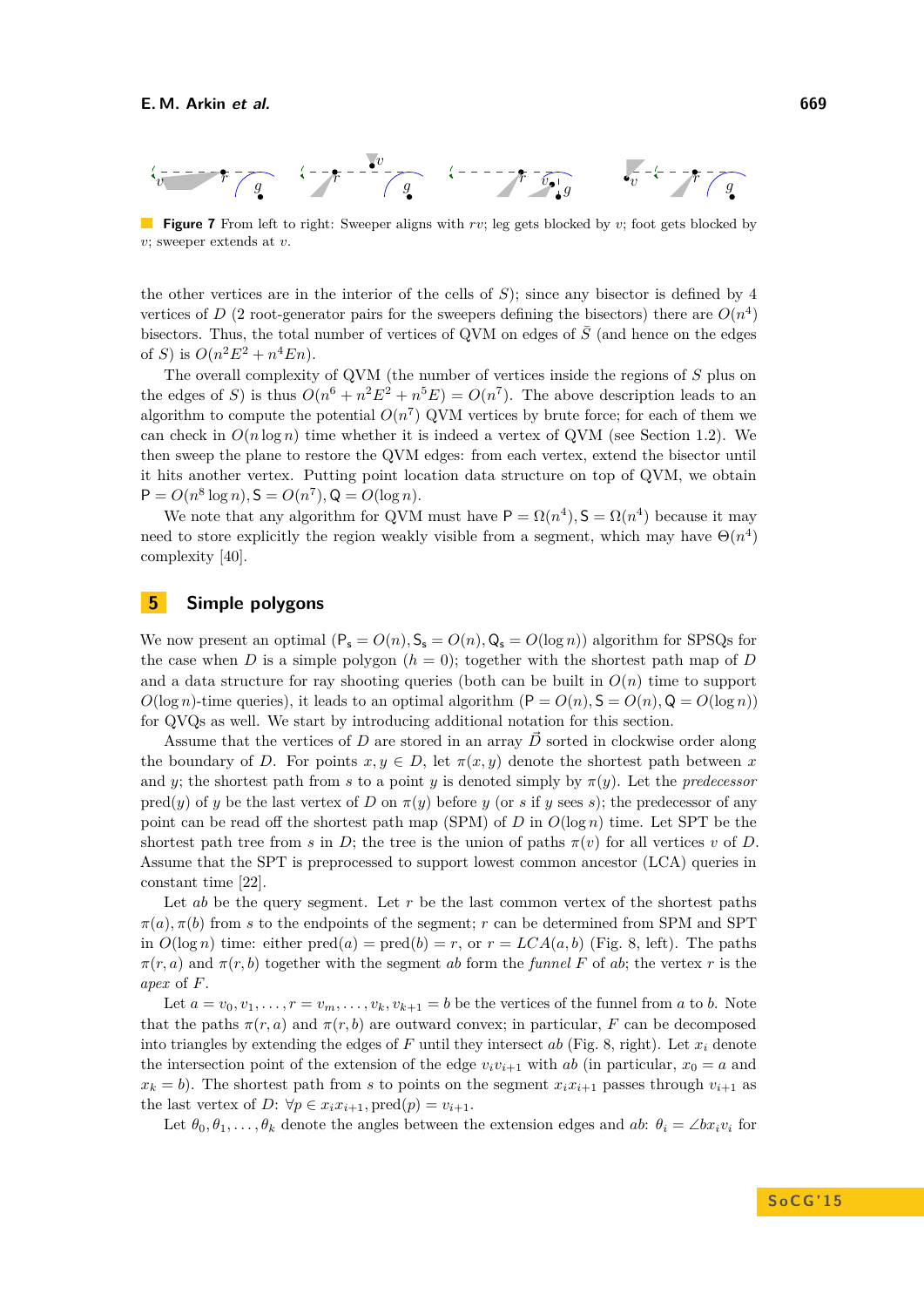<span id="page-12-0"></span>

**Figure 8** Left:  $r = LCA(a, b); \pi(c)$  is the answer to the query. Right: *c* is the foot of the perpendicular dropped from *v*<sup>2</sup> to *ab*.

 $0 \leq i < k$  and  $\theta_k = \pi - \angle abv_k$ . The outward convexity of the paths  $\pi(r, a), \pi(r, b)$  implies that the sequence  $\theta_0, \theta_1, \ldots, \theta_k$  is increasing. As a consequence the point  $c \in ab$  closest to *s* can be characterized as follows [\[28\]](#page-14-2): *c* is the foot of the perpendicular from  $v_{i+1}$  to *ab* for *i* such that  $\theta_i < \pi/2$  and  $\theta_i + 1 \geq \pi/2$ . Thus *c* can be found by a binary search on the angles *θ*<sub>*i*</sub>: if  $\theta_i > \pi/2$  then *c* lies left of  $x_i$ , whereas if  $\theta_i < \pi/2$  then *c* lies right of  $x_i$ . We now describe how to implement the search in  $O(\log n)$  time.

First, if  $\theta_0 > \pi/2$  then  $c = a$ , and if  $\theta_k < \pi/2$  then  $c = b$ ; in both cases we are done. Next, look at the extensions of the edges emanating from the apex  $r = v_m$  of the funnel. If  $\theta_{m-1} \leq \pi/2 < \theta_m$ , *c* is the foot of the perpendicular from  $v_m$  to *ab* and we are done.

It remains to show what to do if  $\theta_{m-1} > \pi/2$  (the case  $\theta_{m-1} < \pi/2$  is symmetric). In this case  $\theta_i > \pi/2$  for  $m \leq i \leq k$  since the angle sequence is increasing; in particular *c* is the foot of the perpendicular from some vertex  $v_i$  to  $ab$ , where  $v_i$  is on the left side  $\pi(r, a)$  of the funnel *F*, i.e.,  $1 \leq i \leq m$ . To determine  $v_i$  we would like to perform a binary search on the sequence  $v_0, \ldots, v_k$ ; however this sequence is not directly accessible (we do not compute it during the query since it can have  $\Omega(n)$  size). We therefore use the array  $\overline{D}$ , and perform a binary search on the interval  $[r, a]$  in  $\overrightarrow{D}$  (if  $r = s$  and *s* is not a vertex of *D*, we take the first vertex *v* after *s* on the path  $\pi(a)$  and search in the interval [*v, a*] instead).

For a vertex  $u$  in this interval we find the vertex  $LCA(u, a)$ , which is one of the vertices  $v_0, \ldots, v_m$  on the left edge of the funnel, say  $v_j$ . By computing the angle  $\theta_j$  we can decide if the binary search has to continue to the left or to the right of *u*. After  $O(\log n)$  iterations the binary search is narrowed down to an interval between two successive vertices in  $\ddot{D}$ . This implies that the point  $v_i$  from which the perpendicular to  $c$  has to be dropped is also determined. (Note that for several successive vertices  $u_l$  in  $[r, a]$  we can get the same vertex  $v_j$  as a result of computing  $LCA(u_l, a)$ ; still, since the total number of vertices in  $[r, a]$  is  $O(n)$ , after  $O(\log n)$  iterations the binary search is narrowed down to an interval between two successive vertices in  $\vec{D}$ .)

#### **Quickest visibility queries**

In a simple polygon, *s* is separated from *q* by a unique window of  $V(q)$  (unless *s* and *q* see each other, which can be tested in  $O(\log n)$  time by ray shooting). Since the last edge of the shortest path  $\pi(q)$  is a straight-line segment, one of the window endpoints is  $a = \text{pred}(q)$ ; the endpoint can be read off the SPM of *D* in  $O(\log n)$  time. To find the other endpoint *b* of the window, shoot the ray *qa* until it intersects the boundary of *D*; this also takes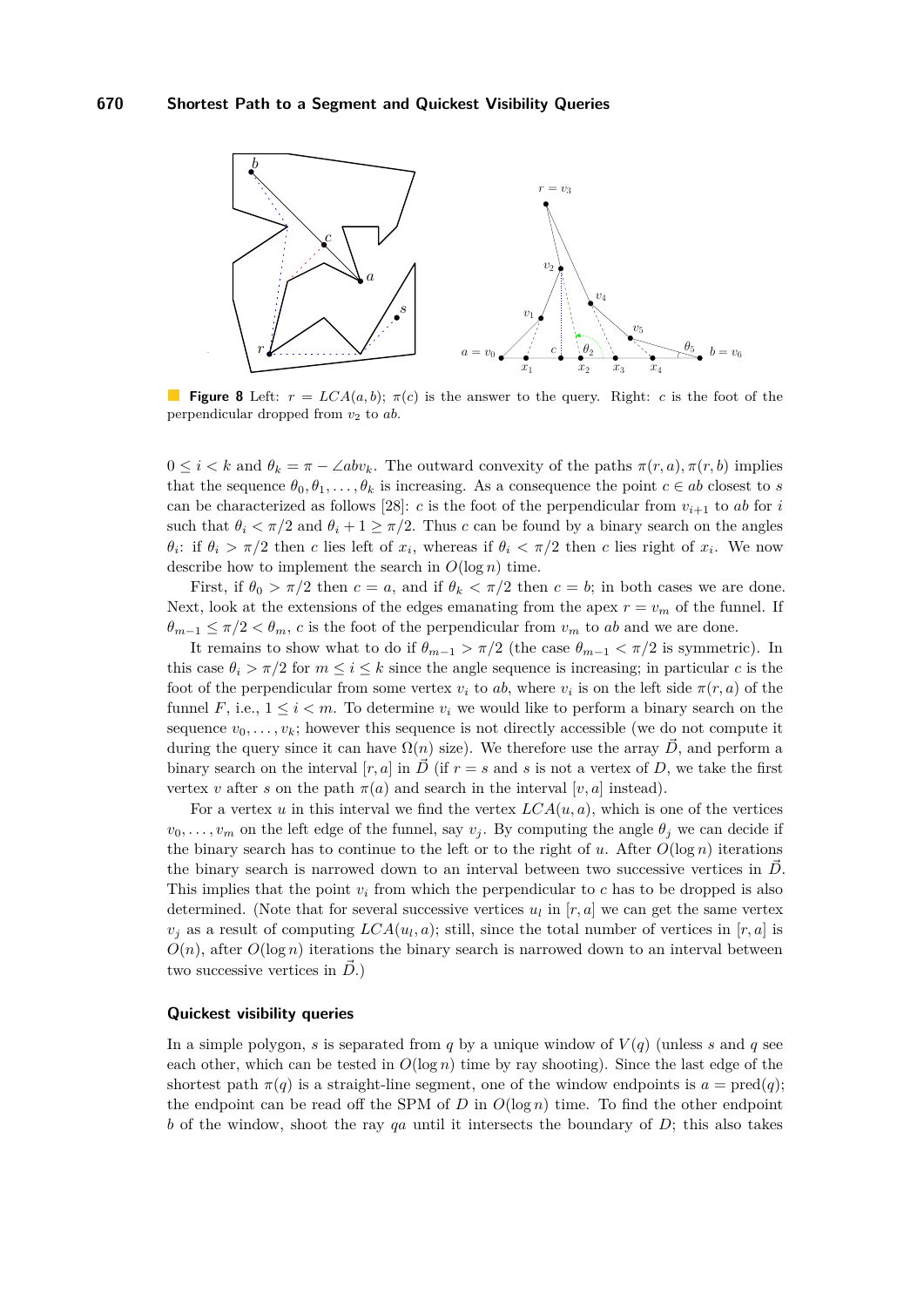$O(\log n)$  time using the data structure for ray shooting [\[24\]](#page-14-21). Once we have the window *ab*, our data structure described above finds the (unique) shortest path to the window in additional *O*(log *n*) time.

**Acknowledgments.** We thank the anonymous reviewers for their helpful comments. VP is supported by grant 2014-03476 from the Sweden's innovation agency VINNOVA. TT was supported by the University of Helsinki Research Funds.

#### **References**

- <span id="page-13-12"></span>**1** Esther M. Arkin, Joseph S. B. Mitchell, and Subhash Suri. Optimal link path queries in a simple polygon. In *Proc. 3rd Ann. ACM-SIAM Symp. Discrete Algorithms (SODA'92)*, pages 269–279, 1992.
- <span id="page-13-3"></span>**2** Boris Aronov, Leonidas J. Guibas, Marek Teichmann, and Li Zhang. Visibility queries and maintenance in simple polygons. *Discrete & Computational Geometry*, 27(4):461–483, 2002.
- <span id="page-13-2"></span>**3** Prosenjit Bose, Anna Lubiw, and J. Ian Munro. Efficient visibility queries in simple polygons. *Comput. Geom. Theory Appl.*, 23(3):313–335, November 2002.
- <span id="page-13-5"></span>**4** Francisc Bungiu, Michael Hemmer, John Hershberger, Kan Huang, and Alexander Kröller. Efficient computation of visibility polygons. In *30th Europ. Workshop on Comput. Geom. (EuroCG'14)*, 2014.
- <span id="page-13-8"></span>**5** Svante Carlsson, Håkan Jonsson, and Bengt J. Nilsson. Finding the shortest watchman route in a simple polygon. *Discrete & Computational Geometry*, 22(3):377–402, 1999.
- <span id="page-13-6"></span>**6** CGAL. Computational Geometry Algorithms Library. <http://www.cgal.org>.
- <span id="page-13-0"></span>**7** Bernard Chazelle. A theorem on polygon cutting with applications. In *Proc. 23rd Annu. Sympos. Found. Comput. Sci. (FOCS'82)*, pages 339–349. IEEE, 1982.
- <span id="page-13-15"></span>**8** Bernard Chazelle, Herbert Edelsbrunner, Michelangelo Grigni, Leonidas Guibas, John Hershberger, Micha Sharir, and Jack Snoeyink. Ray shooting in polygons using geodesic triangulations. In Javier Leach Albert, Burkhard Monien, and Mario Rodríguez Artalejo, editors, *Automata, Languages and Programming (ICALP)*, volume 510 of *Lecture Notes in Computer Science*, pages 661–673. Springer, 1994.
- <span id="page-13-4"></span>**9** Danny Z. Chen and Haitao Wang. Visibility and ray shooting queries in polygonal domains. In *Proc. 13th Int. Conf. Algorithms Data Struct. (WADS'13)*, LNCS, pages 244–255, 2013.
- <span id="page-13-11"></span>**10** Yi-Jen Chiang and Roberto Tamassia. Optimal shortest path and minimum-link path queries between two convex polygons inside a simple polygonal obstacle. *Int. J. Comput. Geometry Appl.*, 7(1/2):85–121, 1997.
- <span id="page-13-10"></span>**11** Moshe Dror, Alon Efrat, Anna Lubiw, and Joseph S. B. Mitchell. Touring a sequence of polygons. In *Proc. 35th Symposium on Theory of Computing (STOC'03)*, pages 473–482, 2003.
- <span id="page-13-9"></span>**12** Adrian Dumitrescu and Csaba D. Tóth. Watchman tours for polygons with holes. *Comput. Geom. Theory Appl.*, 45(7):326–333, 2012.
- <span id="page-13-1"></span>**13** S. Eriksson-Bique, J. Hershberger, V. Polishchuk, B. Speckmann, S. Suri, T. Talvitie, K. Verbeek, and H. Yıldız. Geometric *k* shortest paths. In Sanjeev Khanna, editor, *Proc. 26th Ann. ACM-SIAM Symp. Discrete Algorithms, (SODA'15)*, pages 1616–1625. SIAM, 2015.
- <span id="page-13-13"></span>14 Anka Gajentaan and Mark H. Overmars. On a class of  $O(n^2)$  problems in computational geometry. *Computational Geometry: Theory and Applications*, 5:165–185, 1995.
- <span id="page-13-7"></span>**15** Subir Ghosh. *Visibility Algorithms in the Plane*. Cambridge University Press, 2007.
- <span id="page-13-14"></span>**16** Subir Kumar Ghosh and David M. Mount. An output-sensitive algorithm for computing visibility graphs. *SIAM J. Comput.*, 20(5):888–910, 1991.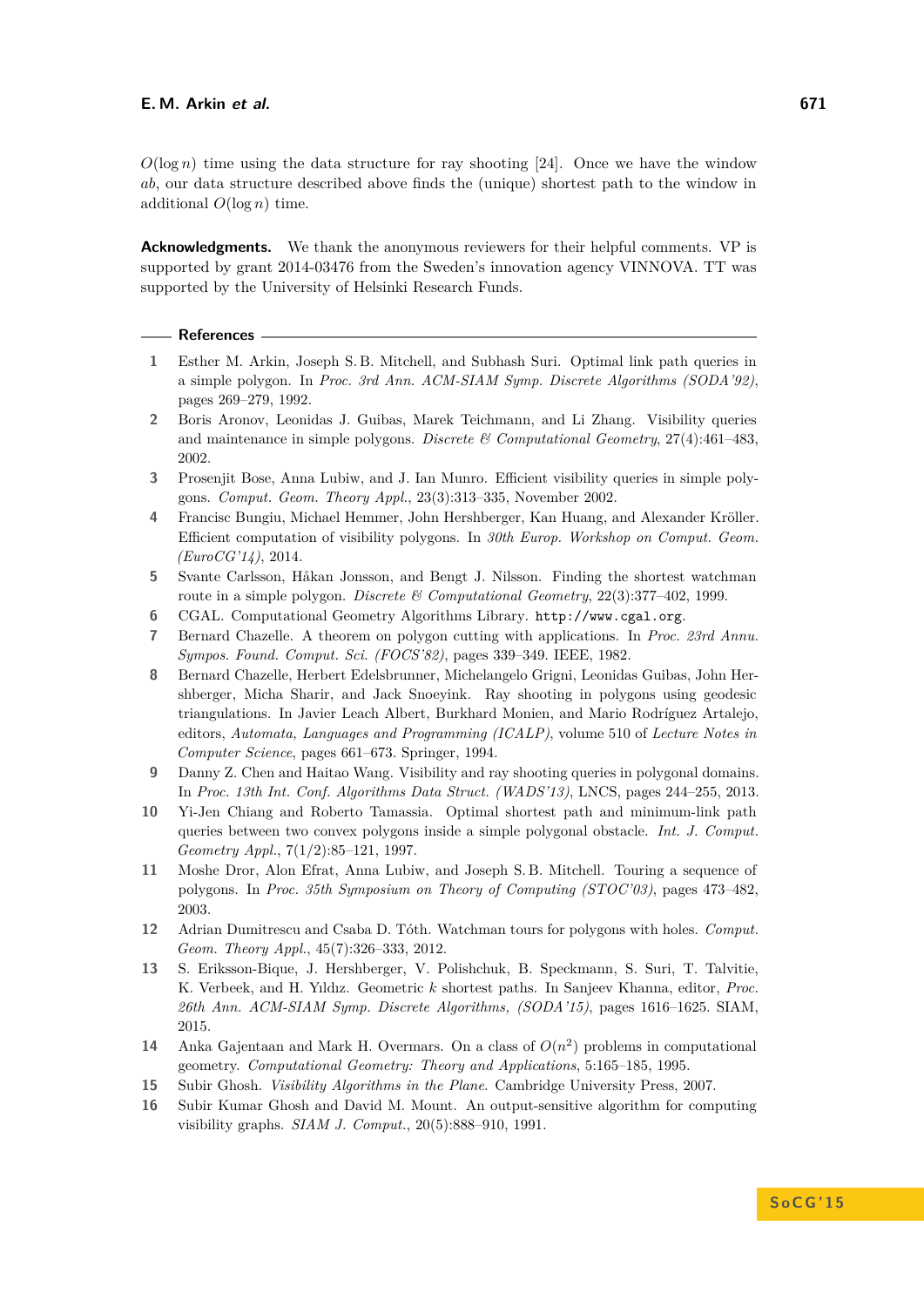#### **672 Shortest Path to a Segment and Quickest Visibility Queries**

- <span id="page-14-12"></span>**17** J.E. Goodman and J. O'Rourke, editors. *Handbook of Discrete and Computational Geometry*. Taylor & Francis, 2nd edition, 2010.
- <span id="page-14-17"></span>**18** Allan Grønlund and Seth Pettie. Threesomes, degenerates, and love triangles. In *Proc. 55th Ann. Sympos. Found. Comput. Sci. (FOCS'14)*, pages 621–630. IEEE, 2014.
- <span id="page-14-4"></span>**19** Leonidas J. Guibas, J. Hershberger, D. Leven, Micha Sharir, and R. E. Tarjan. Linear-time algorithms for visibility and shortest path problems inside triangulated simple polygons. *Algorithmica*, 2:209–233, 1987.
- <span id="page-14-9"></span>**20** Leonidas J. Guibas, Rajeev Motwani, and Prabhakar Raghavan. The robot localization problem. *SIAM J. Comput.*, 26(4):1120–1138, August 1997.
- <span id="page-14-19"></span>**21** Olaf Andrew Hall-Holt. *Kinetic Visibility*. PhD thesis, Stanford University, 2002.
- <span id="page-14-20"></span>**22** D. Harel and R. E. Tarjan. Fast algorithms for finding nearest common ancestors. *SIAM J. Comput.*, 13(2):338–355, 1984.
- <span id="page-14-8"></span>**23** P. J. Heffernan and Joseph S. B. Mitchell. An optimal algorithm for computing visibility in the plane. *SIAM J. Comput.*, 24(1):184–201, 1995.
- <span id="page-14-21"></span>**24** John Hershberger and Subhash Suri. A pedestrian approach to ray shooting: Shoot a ray, take a walk. *Journal of Algorithms*, 18(3):403–431, 1995.
- <span id="page-14-6"></span>**25** John Hershberger and Subhash Suri. An optimal algorithm for Euclidean shortest paths in the plane. *SIAM J. Comput.*, 28(6):2215–2256, 1999.
- <span id="page-14-10"></span>**26** Rajasekhar Inkulu and Sanjiv Kapoor. Visibility queries in a polygonal region. *Comput. Geom. Theory Appl.*, 42(9):852–864, 2009.
- <span id="page-14-7"></span>**27** B. Joe and R. B. Simpson. Correction to Lee's visibility polygon algorithm. *BIT*, 27:458– 473, 1987.
- <span id="page-14-2"></span>**28** Ramtin Khosravi and Mohammad Ghodsi. The fastest way to view a query point in simple polygons. In *21st European Workshop on Computational Geometry (EuroCG'05)*, pages 187–190. Eindhoven, 2005.
- <span id="page-14-18"></span>**29** Christian Knauer, Günter Rote, and Lena Schlipf. Shortest inspection-path queries in simple polygons. In *24th European Workshop on Computational Geometry (EuroCG'08)*, pages 153–156, 2008.
- <span id="page-14-3"></span>**30** D. T. Lee and F. P. Preparata. Euclidean shortest paths in the presence of rectilinear barriers. *Networks*, 14:393–410, 1984.
- <span id="page-14-11"></span>**31** Lin Lu, Chenglei Yang, and Jiaye Wang. Point visibility computing in polygons with holes. *Journal of Information & Computational Science*, 8(16):4165–4173, 2011.
- <span id="page-14-5"></span>**32** Joseph S. B. Mitchell. Shortest paths among obstacles in the plane. *Internat. J. Comput. Geom. Appl.*, 6:309–332, 1996.
- <span id="page-14-0"></span>**33** Joseph S. B. Mitchell. Geometric shortest paths and network optimization. In Jörg-Rüdiger Sack and Jorge Urrutia, editors, *Handbook of Computational Geometry*, pages 633–701. Elsevier, 2000.
- <span id="page-14-1"></span>**34** Joseph S. B. Mitchell. Shortest paths and networks. In Jacob E. Goodman and Joseph O'Rourke, editors, *Handbook of Discrete and Computational Geometry*, pages 445–466. Elsevier, 2004.
- <span id="page-14-16"></span>**35** Joseph S. B. Mitchell. Approximating watchman routes. In Sanjeev Khanna, editor, *Proc. 24th Annual ACM-SIAM Symp. on Discrete Algorithms, SODA'13*, pages 844–855. SIAM, 2013.
- <span id="page-14-15"></span>**36** Joseph S. B. Mitchell, Valentin Polishchuk, and Mikko Sysikaski. Minimum-link paths revisited. *Comput. Geom. Theory Appl.*, 47(6):651–667, 2014.
- <span id="page-14-14"></span>**37** Joseph S. B. Mitchell, Günter Rote, and Gerhard J. Woeginger. Minimum-link paths among obstacles in the plane. *Algorithmica*, 8(1):431–459, 1992.
- <span id="page-14-13"></span>**38** Joseph O'Rourke. *Art Gallery Theorems and Algorithms*. Oxford University Press, 1987.